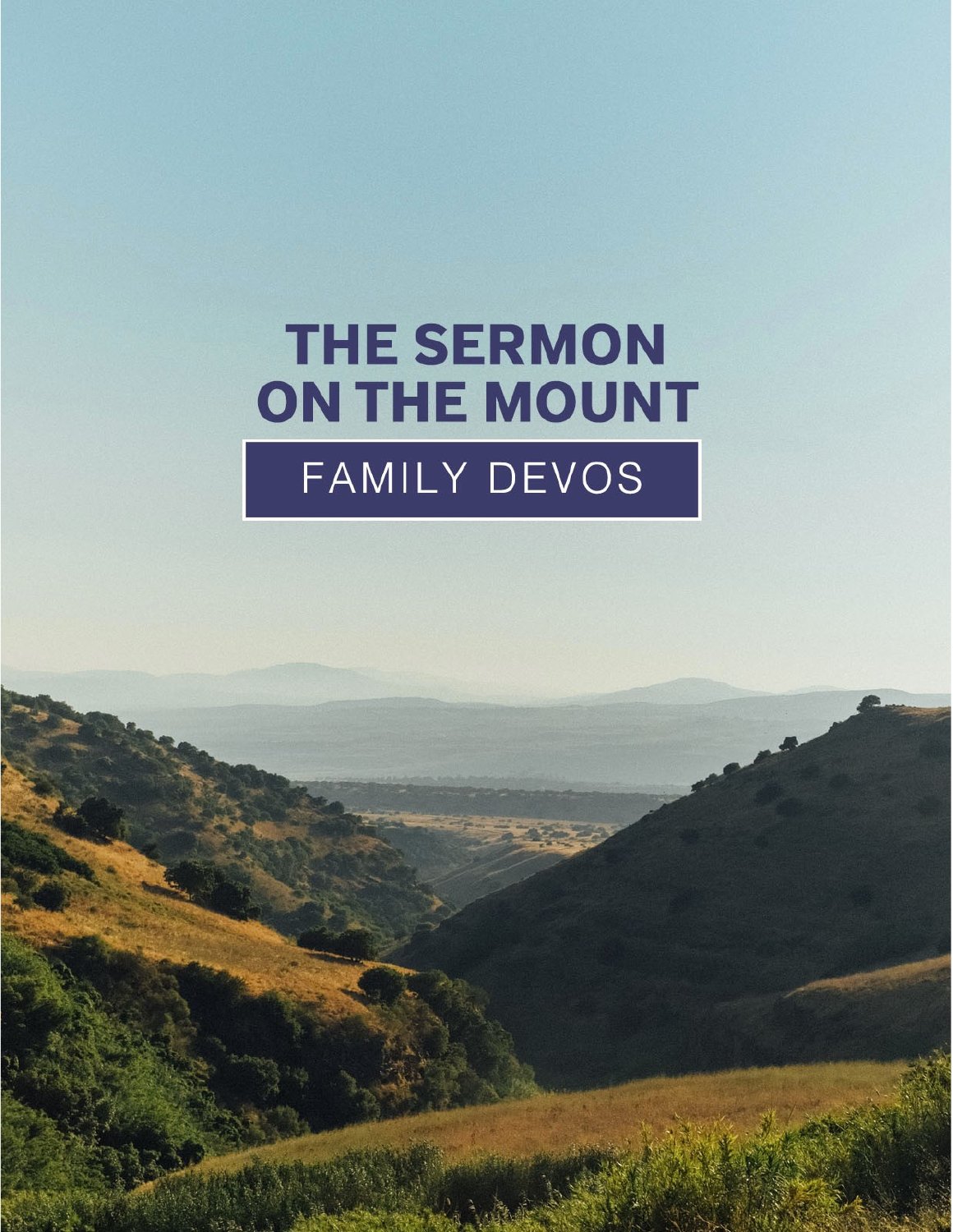## **Ripe or Rotten**

## **Scripture:** Matthew 7:15-23

#### **Memory Verse:** Matthew 7:20

"Therefore by their fruits you will know them."

## **For My Family:**

Jesus has already taught His followers that we should be careful not judge others if we have sin in our own hearts that needs to be dealt with first, but He does instruct us to have wisdom and be discerning based on the things people say and do. In other words, it's not always wrong to make judgements about people. It's actually safe and wise for us to do so! Jesus explains this in a warning and illustration.

"Beware of false prophets." This means beware of false teachers, whom Jesus describes as wolves in sheep's clothing: people who claim to serve God, but are actually just trying to serve themselves. Throughout the Bible, God's people are often described as sheep, and God is described as our Shepherd. Those who want to harm God's people are described as wolves. They may dress up as sheep so no one suspects them, but all of us know that if there really was a wolf wearing sheepskin, it wouldn't be hard to identify if we took the time to take a closer look (sheep certainly don't have claws or sharp teeth!) That is Jesus' encouragement: to take a closer look. We can know and recognize people who actually are trying to turn us away from God or harm us by their fruits.

But what does this mean? What does fruit have to do with anything? I thought we were talking about wolves and sheep! Jesus says everyone is a tree, and there are only two types: good and bad. Bad trees produce bad fruit, and good trees produce good fruit. If someone says they are a follower of Jesus and they love others, are patient, are kind, have self-control, etc., those are all good fruits (fruits of the Spirit—Galatians 5)! The things they do and say show me who they are on the inside. Good fruit comes from a good tree. But if someone told me they loved God, but made fun of Christians, or constantly bullied people, or were mean all the time, then I would know they are not who they say they are. That person's life is full of bad fruit, so they must be a bad tree.

One day, every tree that bears bad fruit will be cut down and thrown into the fire. Jesus further teaches this point by giving the example that not everyone who calls Him Lord will enter the kingdom of heaven. Sadly, there are those who claim to serve Jesus, but their hearts are far from God. They say they love God, but they don't care to do the things He commands them. Jesus said, "If you love Me, keep My commandments." Thankfully, even though all of us once had bad hearts full of bad fruit, Jesus made a way for us to have our hearts transformed. He gives us His Holy Spirit who produces good fruit in our lives. And the gift of a clean heart and His Holy Spirit is made available to all who believe in Him.